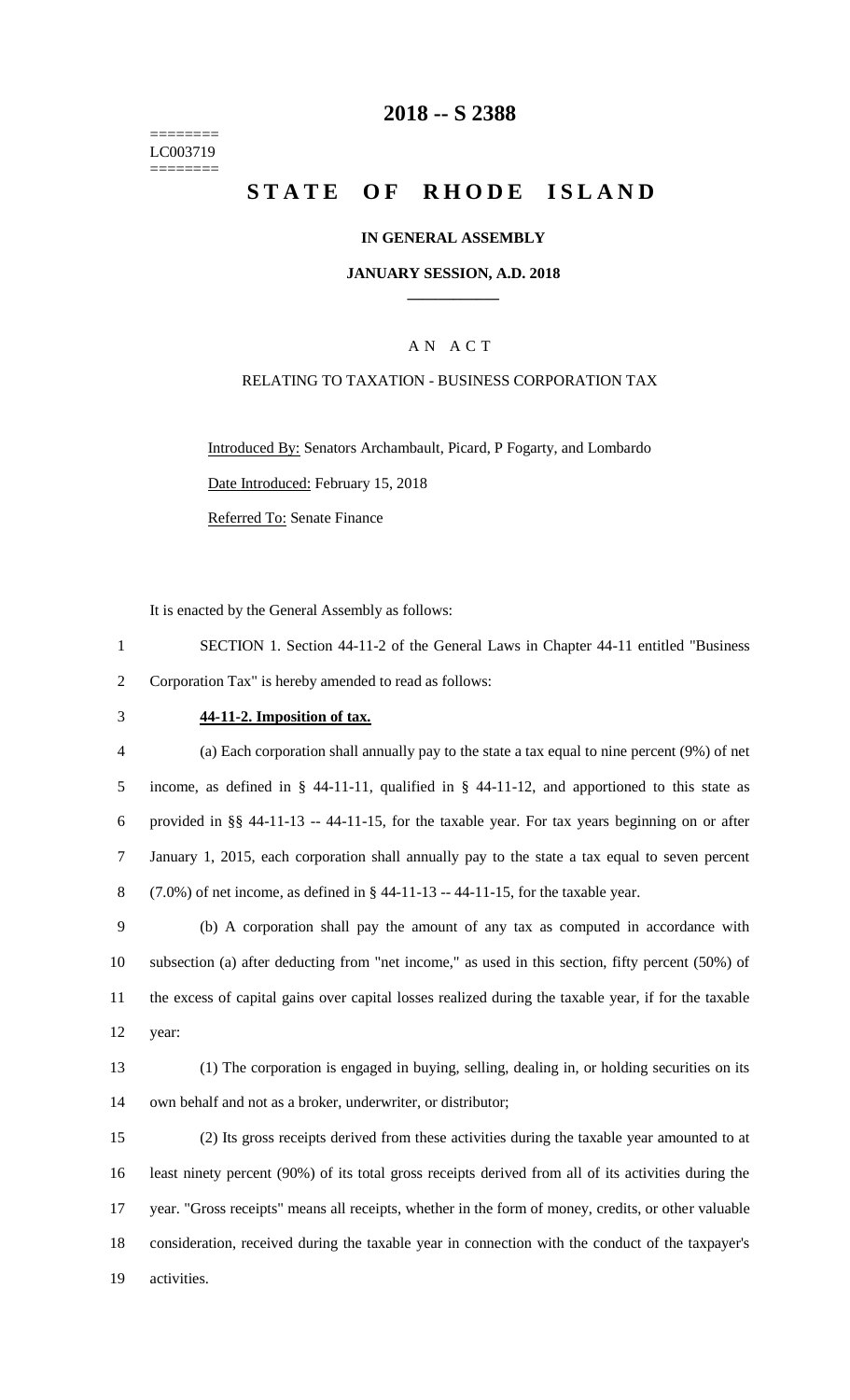(c) A corporation shall not pay the amount of the tax computed on the basis of its net income under subsection (a), but shall annually pay to the state a tax equal to ten cents (\$.10) for each one hundred dollars (\$100) of gross income for the taxable year or a tax of one hundred dollars (\$100), whichever tax shall be the greater, if for the taxable year the corporation is either a "personal holding company" registered under the federal Investment Company Act of 1940, 15 U.S.C. § 80a-1 et seq., "regulated investment company", or a "real estate investment trust" as defined in the federal income tax law applicable to the taxable year. "Gross income" means gross income as defined in the federal income tax law applicable to the taxable year, plus: (1) Any interest not included in the federal gross income; minus (2) Interest on obligations of the United States or its possessions, and other interest exempt from taxation by this state; and minus (3) Fifty percent (50%) of the excess of capital gains over capital losses realized during the taxable year. (d) (1) A small business corporation having an election in effect under subchapter S, 26 U.S.C. § 1361 et seq., shall not be subject to the Rhode Island income tax on corporations, except that the corporation shall be subject to the provisions of subsection (a), to the extent of the income that is subjected to federal tax under subchapter S. Effective for tax years beginning on or after January 1, 2015, a small business corporation having an election in effect under subchapter S, 26 U.S.C. § 1361 et seq., shall be subject to the minimum tax under § 44-11-2(e). (2) The shareholders of the corporation who are residents of Rhode Island shall include in their income their proportionate share of the corporation's federal taxable income. (3) [Deleted by P.L. 2004, ch. 595, art. 29, § 1.] (4) [Deleted by P.L. 2004, ch. 595, art. 29, § 1.] (e) Minimum tax. The tax imposed upon any corporation under this section, including a small business corporation having an election in effect under subchapter S, 26 U.S.C. § 1361 et 26 seq., shall not be less than the amounts set forth in accordance with the following table: four 27 hundred fifty dollars (\$450). For tax years beginning on or after January 1, 2017, the tax imposed 28 shall not be less than four hundred dollars (\$400). If the gross income for the taxable year is: ........................................ The tax is: \$0 - \$100,000 ........................................................................................... \$100 \$100,000.01 - \$200,000 .......................................................................... \$200 \$200,000.01 - \$300,000 ........................................................................... \$300 \$300,000.01 - \$400,000 ........................................................................... \$400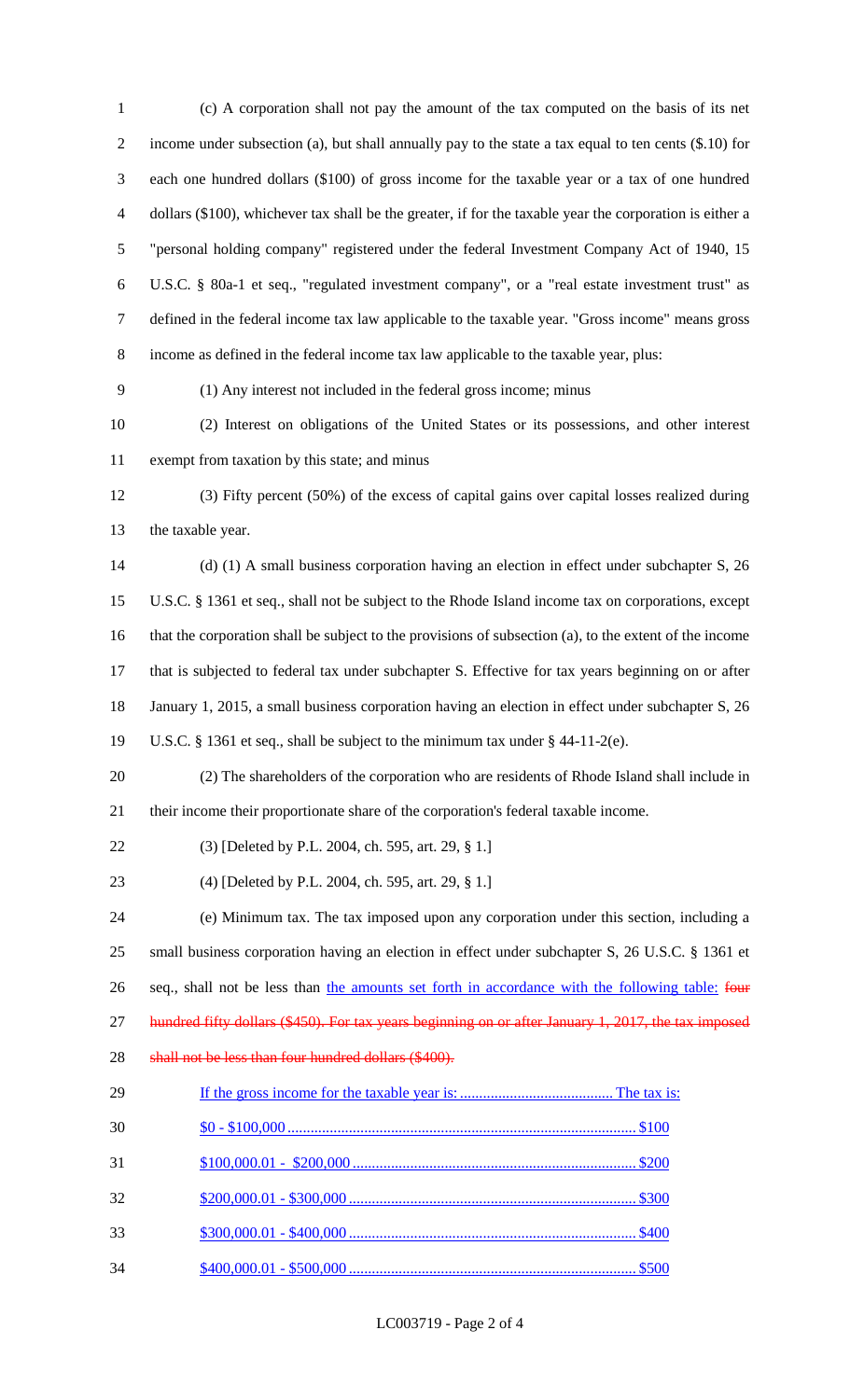1 SECTION 2. This act shall take effect upon passage.

#### $=$ LC003719  $=$